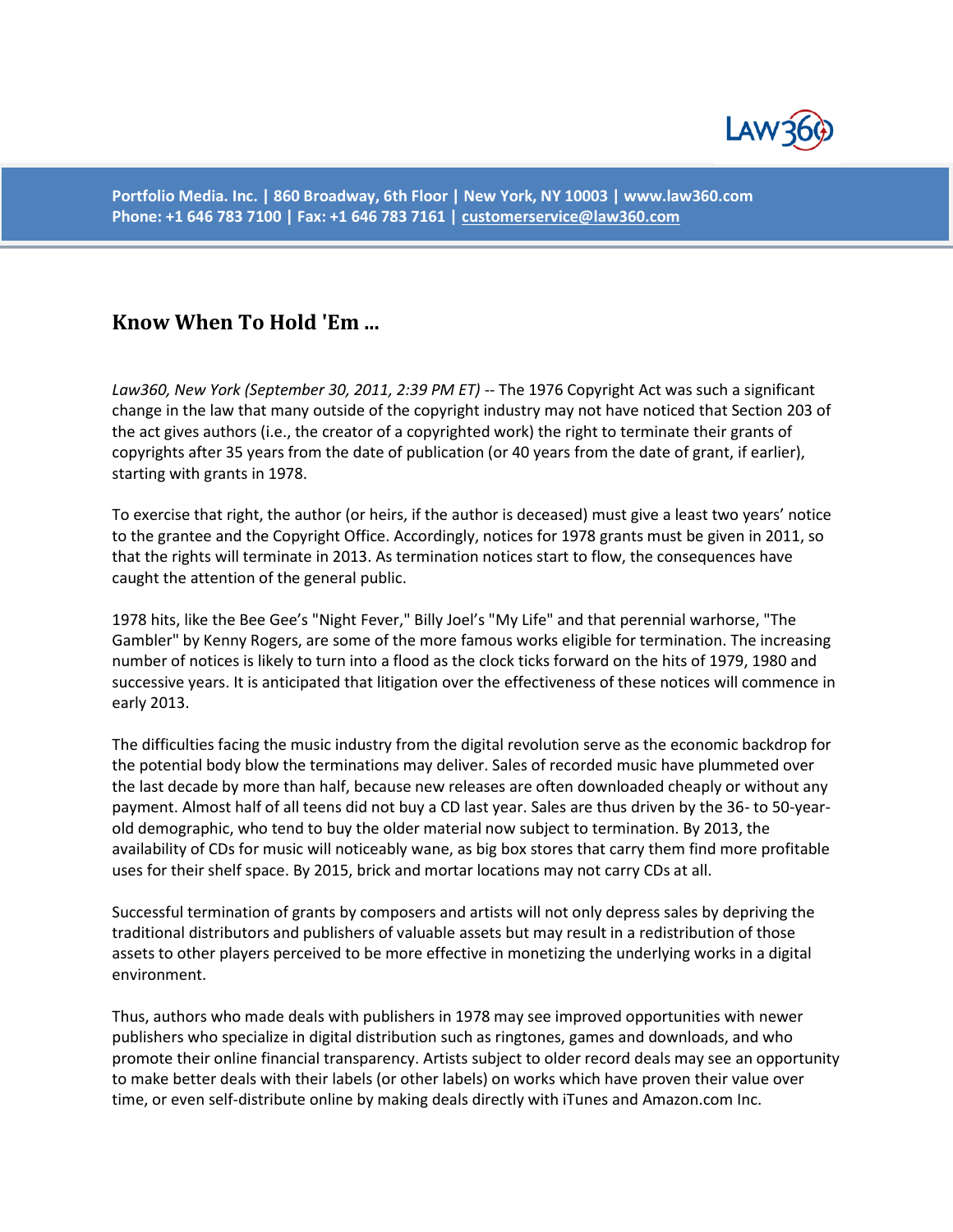Everyone is now staking out their positions. Those interested in the issue range from the major record companies — Universal Music Group, Sony Music Entertainment, Warner Music Group Corp. and EMI Group — to collective organizations such as the Recording Industry Association of America (famous for its pursuit of unlawful downloaders), the Songwriter's Guild and others who represent groups of similarly situated parties. Authors and bands with deep pockets or major hits have engaged counsel to pursue termination rights on an individual basis. It has been reported that the major record labels are prepared to go to final judgment over this issue.

Likewise, some composers and artists dream of successful termination so that they can take advantage of the changed publishing and master recording landscape. Others have taken a less aggressive position, understanding that a negotiated deal is often more desirable than an uncertain outcome. Mitch Glazer, the RIAA's chief lobbyist, has been quoted as predicting that "some sort of negotiation will open up. I don't think it serves anyone's interest to lose in court."

If the right of termination was clear-cut and there were no uncertain legal issues, "going to court" would be unlikely. Either the grantees would concede their copyrights, or the grantors would not press for termination. Not surprisingly, the issues are not very clear.

One major issue  $-$  perhaps the one most consistently cited  $-$  is the express exception in Section 203(a)that termination rights do not apply to "a work made for hire, "a term of art defined in Section 101 of the act. Virtually everyone who signs a grant of copyright in connection with a service agreement states that they are engaged in a "work made for hire," but are they? Under Section 101, Works made for hire are either (1) prepared by an employee within the scope of their employment or (2) are "specially ordered" as a "contribution" to certain described works, including "as a compilation."

The Unites States Supreme Court has applied the traditional master-servant factual test to the term "employee" in Section 101 (Community for Creative Non-Violence v. Reid, 490 U.S. 730 [1989]). Composers and artists are usually not employees, but there are circumstances where they might be (such as house bands required to play solely in the company-owned studio).

Conceivably, in certain circumstances, the author could have been" specially commissioned" to prepare the work for a "compilation" (defined in Section 101 as either a collection of preexisting materials or of "data" that is arranged to create a resulting new and original work.) The authors assert that they are independent contractors, not employees, and that an album is not a compilation as conceived under the act.

Additionally, they contend that works made for hire do not specifically include "sound recordings" under the act, and that this omission was purposeful, as evidenced by the brief enactment and repeal of an amendment to the work for hire rule to expressly include sound recordings (an amendment sponsored by the RIAA). The RIAA contends the amendment was clarification only.

There are other issues. Questions about who can terminate are addressed, but as in most complex statutes, incompletely. For example, Section 203 (a)(2) specifies a list of those who have a right to terminate a single deceased author's interest. The list includes heirs, and trustees or executors where there are no heirs. Successors in interest (such as corporations, assignees, or owners by foreclosure or execution) are not expressly included. Can they terminate?

Joint authors are also included, but the list of those eligible to terminate (the same as with a single author) must represent a "majority of the authors who executed the grant," not who actually authored the work. This limitation is a dispute waiting to happen. In addition, it may not be clear who in fact is an author: Session musicians? Producers?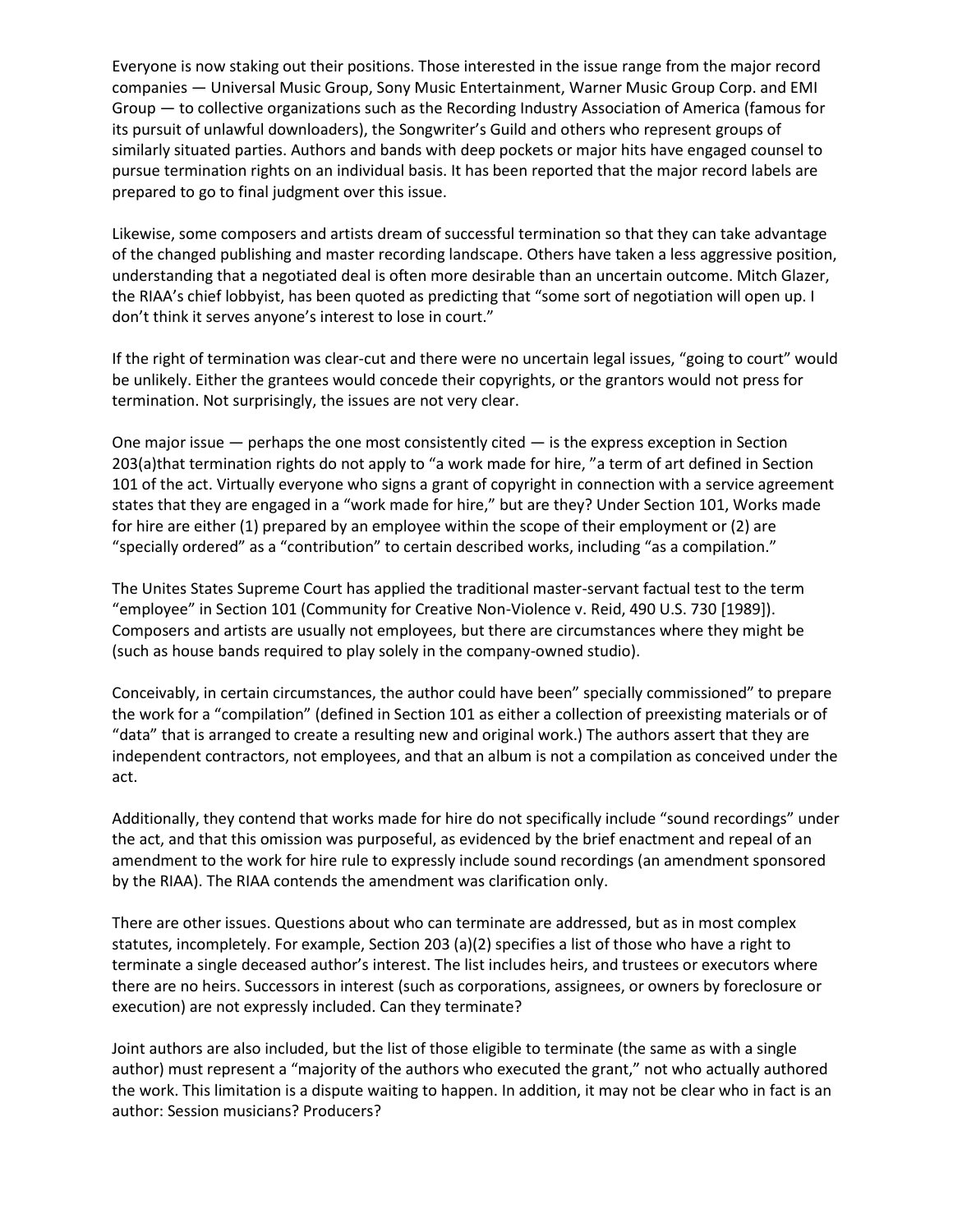If business abhors uncertainty, the grant termination issue, which is about to erupt, appears to be in the first ranks of economic turbidity. What this damaged industry needs now is clarity and speed.

Going to judgment means someone will lose some significant rights, and the relationship between authors and business, legendarily strained, may result in further alienation. While the problems are complex , the problem is not just complexity; it is timing. Leaving resolution to the courts will mean virtually years of litigation covering some of the problems in an ad hoc, disorganized system of dispute resolution. Cases filed first may not represent important issues that need to be resolved first, and different venues may decide those issues inconsistently.

One possible solution is to organize a comprehensive dispute resolution program that will be flexible enough to be workable, fast enough to be useful, and trustworthy enough to attract all of the relevant participants. The modern alternative dispute resolution process is now sufficiently proven to meet all of these criteria.

It is not hard to imagine a conference room that includes representatives of the recording artists (the hardest group to corral), record companies, publishers and songwriters interested in the grant termination issue. While these groups have divergent positions, expectations and interests, they also have a common purpose: to resolve the question of who own the copyrights on terminated works.

The group has at its disposal tools such as mediation, arbitration and neutral evaluation (a nonbinding assessment of merit), which it can use to organize a process of resolution that resembles a union grievance procedure: Mediate where possible, and then move to neutral evaluation or arbitration for those who do not settle. The parties could also organize the disputes into subgroups comprised of those with similar or identical issues, and each of these subgroups could decide how to proceed. For example, those interested in the work made for hire issue could select their own neutral or set of neutrals to settle the claims of those who wish to do so, and arbitrate the remainder.

The results of the arbitration might, by agreement, control all members of the group who have not settled, and could be made public as moral suasion or kept confidential. To ensure timely resolution, a series of deadlines could be imposed which would require the parties to participate in each progressive step in the resolution process. The parties could even agree to an appellate process.

Obviously, these are concepts only, designed to show that with a little imagination, help from a professional neutral, and knowledge of ADR processes, a framework for resolving the variety of grant termination disputes can be created.

The advantages of such a system over one solely reliant on the courts are more or less obvious: (1) the person or persons who resolve the disputes can be selected in advance for expertise, fairness and effectiveness; (2) uniformity and certainty will emerge from the process because it will be centralized; (3) the procedural rules of engagement are made by the players to address their needs, and can be changed if necessary; (4) unlike multiple court proceedings, speed and finality can be built into the system; (5) settlement and awards will be confidential unless the parties want some or all of them made public because there is no contrary public policy; (6) the process can be more comprehensive because it includes interested individuals, entities, groups and associations without concern for the rules of standing.

ADR providers have a great deal of experience in resolving large, complex, multiparty cases. If the music industry were to take advantage of that experience and recruit enough people interested in crafting a dispute resolution program, the business of music could put this issue behind it with as little disruption and damage as possible.